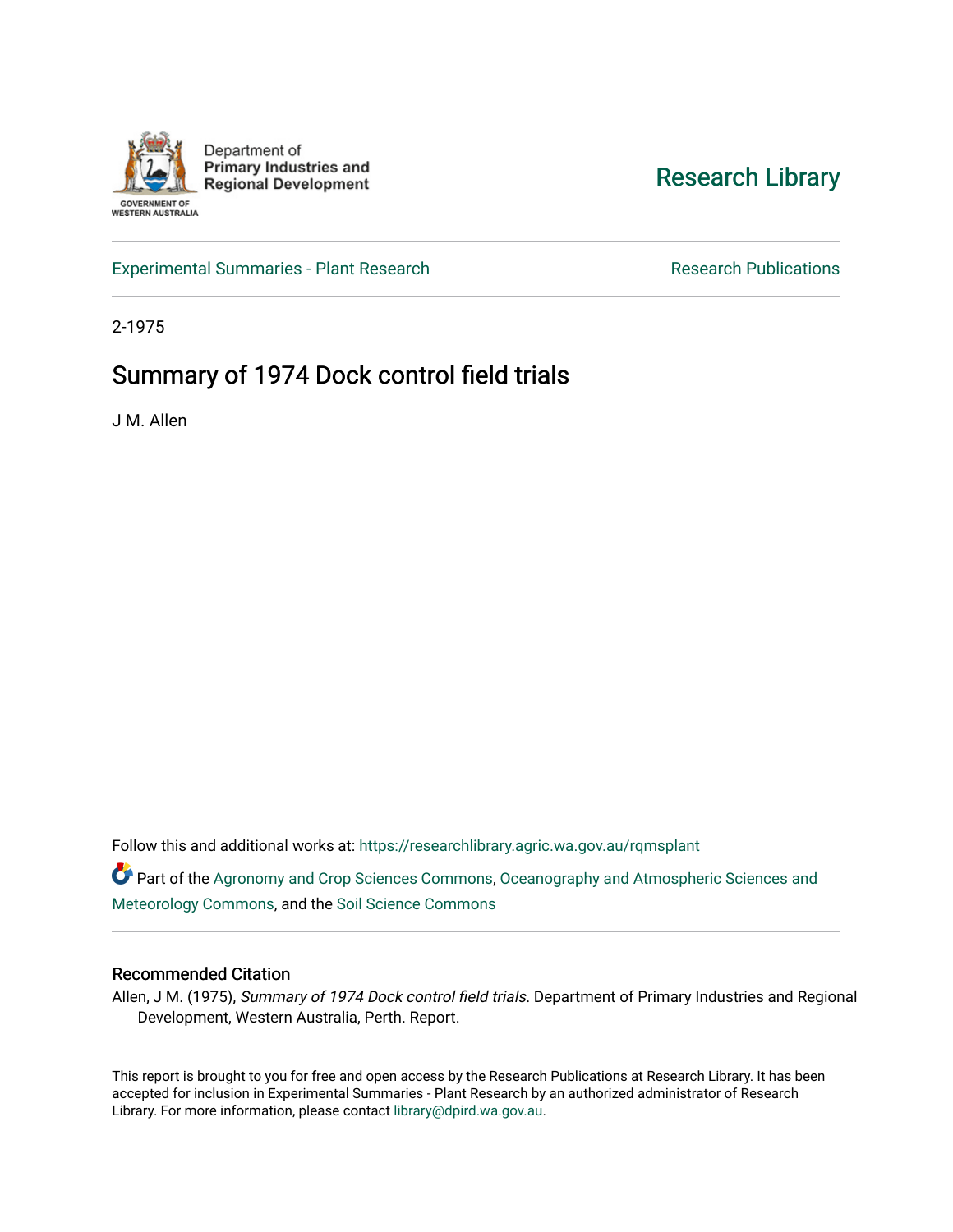## 1974

 $\int$ 

SUMMARY OF 1974 DOCK CONTROL FIELD TRIALS

 $J.M.$  ALLEN

FEB. 1975

 $\prime$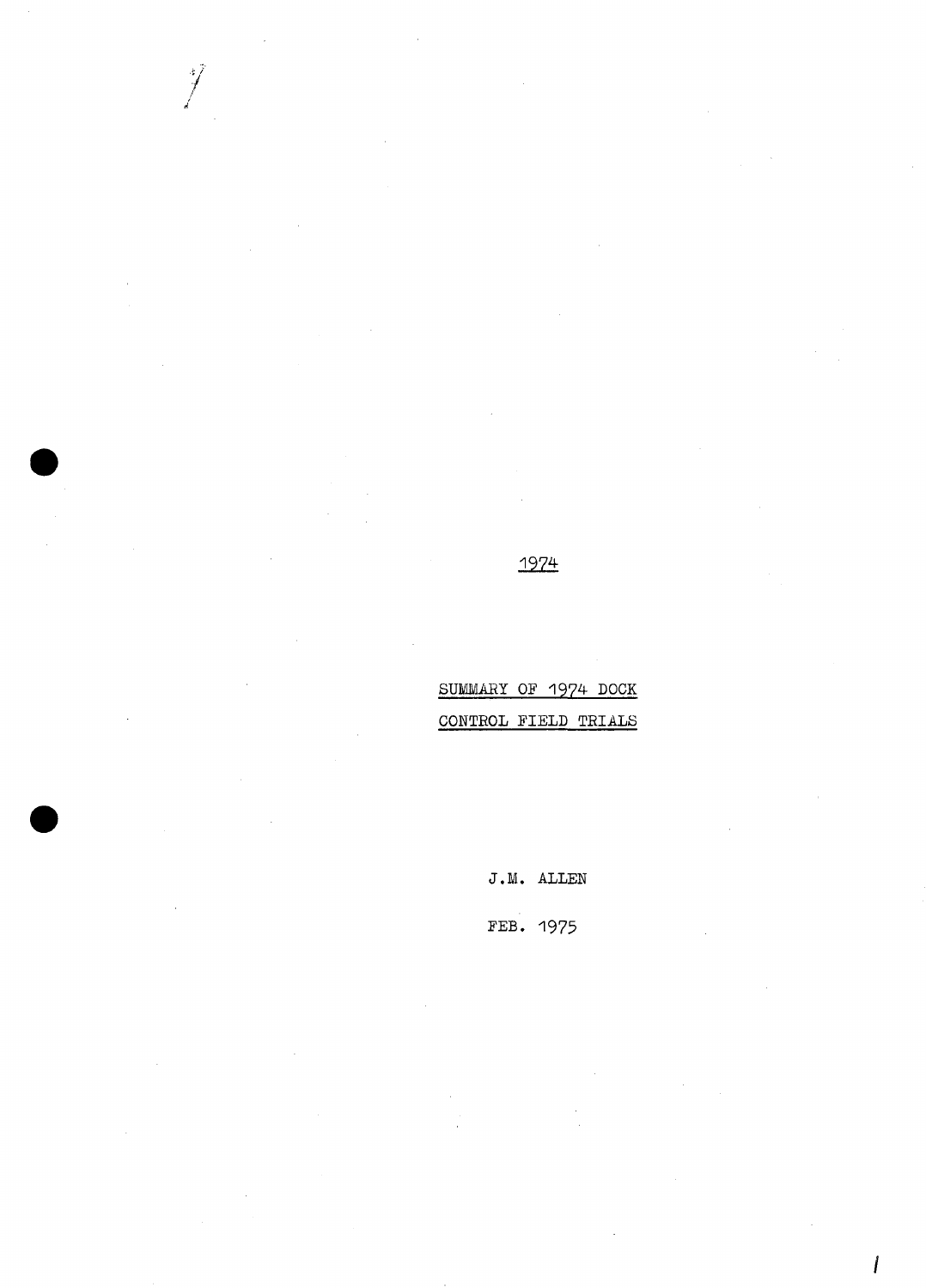#### DOCK CONTROL - SPRAY GRAZE EVALUATIONS

| Locality                  | 73MA6 73DE6<br>- Capel, Harvey, Busselton, Manjimup, Denmark                                                |
|---------------------------|-------------------------------------------------------------------------------------------------------------|
| Dock Species - R. Pulcher |                                                                                                             |
| Treatment                 | $-$ Autumn 1973 and 1974.<br>Moderate grazing with cattle one week after<br>spraying.                       |
| Assessment                | - Dock plant counts 20 x .05 $m^2$ per plot (old plants and seedlings separately) in spring<br>'73 and '74. |
|                           |                                                                                                             |

| Kesults | OLD. | DOCK PLANTS PER M <sup>2</sup> SPRING 1973 |  |
|---------|------|--------------------------------------------|--|
|         |      |                                            |  |

| Herbicide<br>1 per ha |     | Capel | Harvey | Busselton | Manjimup | Denmark | Mean<br>all<br>sites |
|-----------------------|-----|-------|--------|-----------|----------|---------|----------------------|
| $2,4D$ Amine 1.4      |     | 15.2a | 1.8a   | 18.3a     | 33.6c    | 50.7a   | 21.2 <sub>b</sub>    |
| 2.4D Amine 2.1        |     | 7.8a  | 1.0a   | 12.1a     | 29.8c    | 41.2a   | 15.3 <sub>b</sub>    |
| MCPA                  | 1.4 | 11.5a | 0.7a   | 18.2a     | 49.8bc   | 50.1a   | 21.2 <sub>b</sub>    |
| $\sim 100$<br>MCPA    | 2.8 | 13.5a | 0.8a   | 14.4a     | 58.8ab   | 42.1a   | 21.0b                |
| Asulox                | 1.4 | 6.6a  | 0.2a   | 16.7a     | 32.5c    | 36.4a   | 14.6 <sub>b</sub>    |
| Control               |     | 21.9a | 2.9a   | 39.8a     | 84.6a    | 44.4a   | 34.3a                |
|                       |     |       |        |           |          |         |                      |

Data analysed using  $\sqrt{x}$  transformation Figures followed by the same letter within the same column do not differ (P).05).

 $\mathbf{y}^{\mathbf{y}}$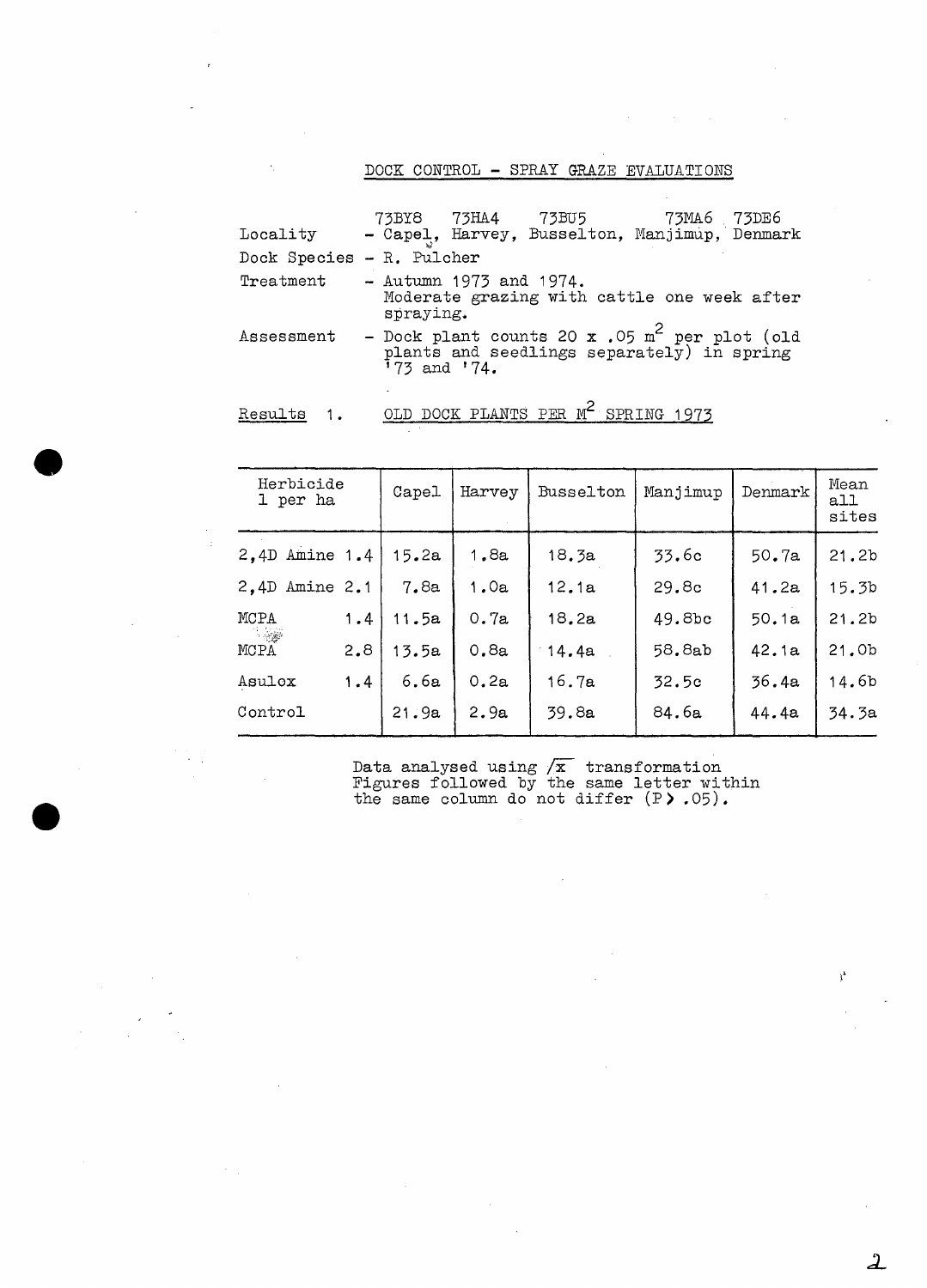Results 2

## OLD DOCK PLANTS PER *rif*  SPRING '74.

| Herbicide<br>1 per ha                |              | Capel        | Harvey     | Busselton   | Manjimup     | Denmark      |
|--------------------------------------|--------------|--------------|------------|-------------|--------------|--------------|
| 2.4-D Amine 1.41<br>2.4-D Amine 2.11 |              | 17.3<br>5.7  | $\Omega$   | 3.0<br>7.0  | 56.0<br>44.0 | 85.0<br>66.7 |
| MCPA                                 | 1.41         | 20.7         | O          | 18.0        | 57.7         | 57.0         |
| MCPA<br>Asulox                       | 2.81<br>1.41 | 13.0<br>42.3 | 0.3<br>0.7 | 5.0<br>15.7 | 77.0<br>43.3 | 67.0<br>79.6 |
| Control                              |              | 44.0         | 4.0        | 60.0        | 68.7         | 59.6         |

#### **Comment**

Two consecutive years of spray graze has given excellent control of old dock plants at Capel, Busselton and Harvey.

Seedling counts as high as 100 per  $m^2$  have been common. The rate of survival of seedlings has generally been low. Where there has not been sufficient cover of other species seedling survival has resulted in poor overall control.

At Capel on an adjoining site spring treatment was inferior to autumn treatment.

Spray graze using 2.4-D amine at 1.4 li per ha is recommended as a cheap means of checking the growth of docks in pasture. Asulox a eneap means of encealing one grow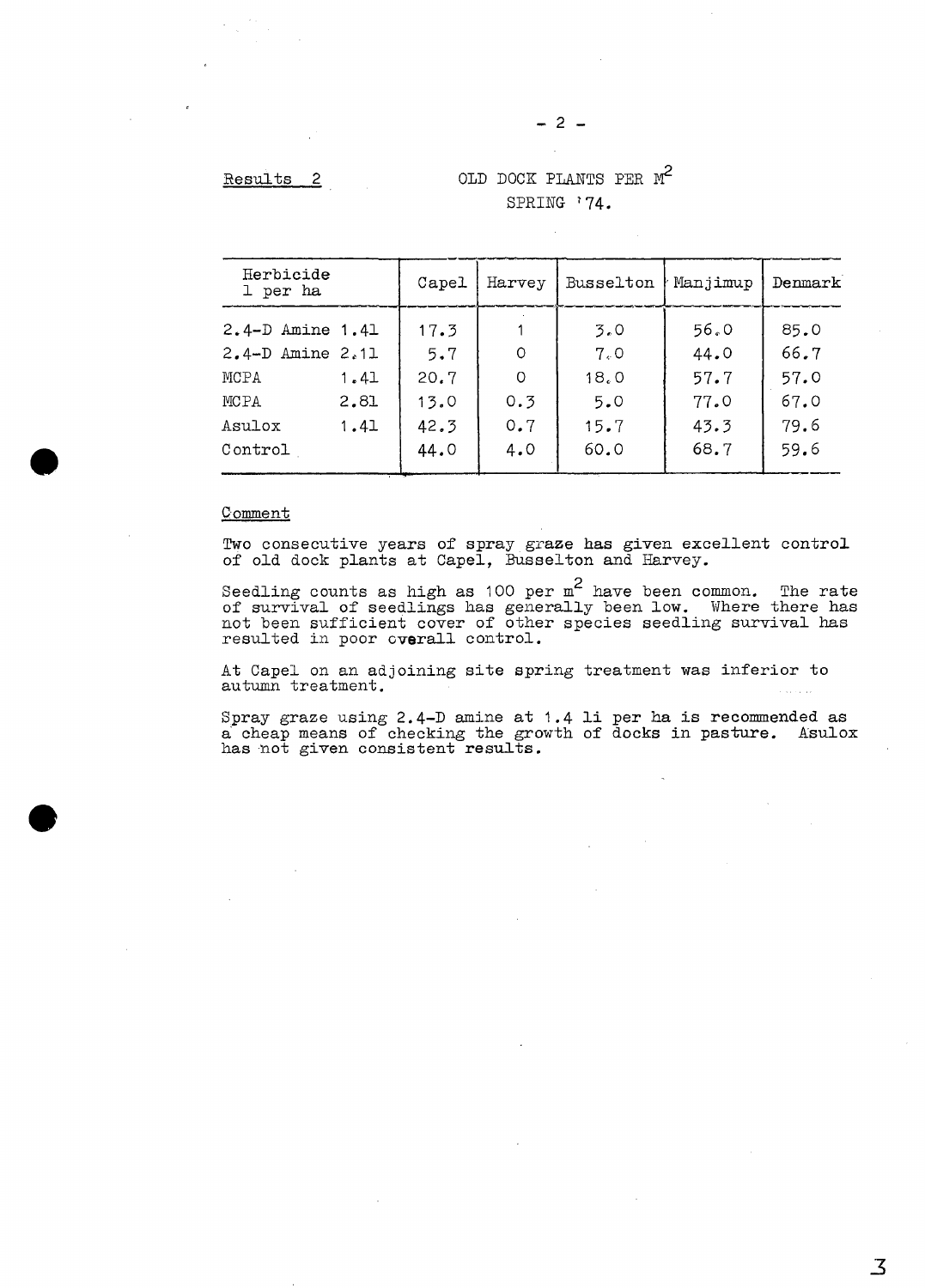#### DOCK CONTROL - DICAMBA IN PASTURES

73AL38, 73BU9, 73AR9

| Locality                  |  |  |                                                                             | - Mt. Many Peaks, Margaret River, Baldivis |
|---------------------------|--|--|-----------------------------------------------------------------------------|--------------------------------------------|
| Dock Species - R. Pulcher |  |  |                                                                             |                                            |
| Treatment                 |  |  | - 1973 - Spring application Dicamba<br>1974 - Cultivated and sprayed autumn |                                            |
| Assessment                |  |  | - Dock plant counts 20 x .05m <sup>2</sup> per plot.                        |                                            |

Results

|         | Treatment    |            |                |          |  |  |
|---------|--------------|------------|----------------|----------|--|--|
| 1973    | 1974         | Many Peaks | Margaret River | Baldivis |  |  |
| Dicamba | Control      | 58.1       | 31.0           | 35.2     |  |  |
| Dicamba | Banex clover | 1.9        | 0.5            | 8.7      |  |  |
| Dicamba | Rye Banex    | 1.9        | 2.1            | 8.0      |  |  |
| Dicamba | Rye Banex    | 2,8        | 1.8            | 7.5      |  |  |
|         | Control      | 127.5      | 49.2           | 16.8     |  |  |
|         | Banex clover | 25.7       | 7.1            | 8.2      |  |  |
|         | Rye Banex    | 12.8       | 4.1            | 8.2      |  |  |
|         | Rye Banex    | 21.2       | 3.1            | 9.0      |  |  |

Dock Plants m2

 $\label{eq:2.1} \frac{1}{\sqrt{2\pi}}\frac{1}{\sqrt{2\pi}}\frac{1}{\sqrt{2\pi}}\left(\frac{1}{\sqrt{2\pi}}\right)^{1/2}\frac{1}{\sqrt{2\pi}}\frac{1}{\sqrt{2\pi}}\,.$ 

N.B. All plots except controls cultivated March 1974.